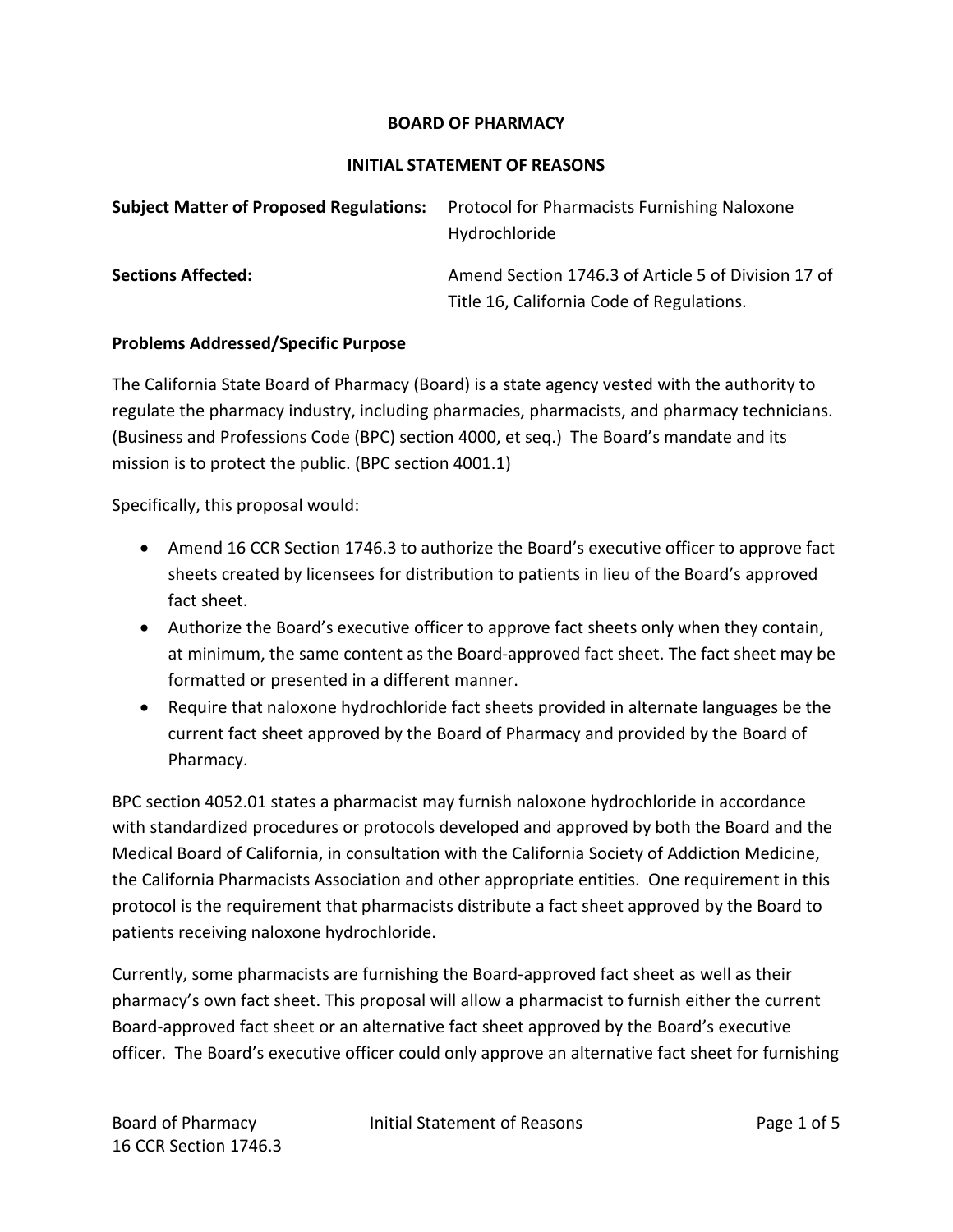as long as it contains, at minimum, the information and elements of the current Boardapproved fact sheet. This would eliminate the need for pharmacists to provide multiple fact sheets, while ensuring the facts sheets are approved by the executive officer.

This proposal will allow pharmacies to format and present the information and elements required in Board-approved fact sheets in a manner that is specific to their patient populations and computer systems. This regulation would require pharmacies to provide, at a minimum, the same content contained in Board-approved fact sheets, while giving them flexibility to format and present the information in whatever format they choose, provide supplemental information (including information specific to the pharmacy where the naloxone is being furnished), and streamline their business processes for distributing naloxone hydrochloride fact sheets. As one licensee testified at the May 3-4, 2017, Board meeting, some pharmacies currently print their own personalized fact sheets with the other medication-related information provided to the patient in addition to the Board-approved fact sheet to ensure compliance with 16 CCR 1746.3 (c)(6). The addition of the approval process by the Board's executive officer will assist pharmacies in reducing this duplication.

### **Factual Basis/Rationale**

The Board proposes to amend 16 CCR Section 1746.3 (c)(6) as follows: add "or a fact sheet approved by the executive officer. The executive officer may only approve a fact sheet that has all the elements and information that are contained in the current board-approved fact sheet." Additionally, the word "This" at the beginning of the former second sentence was replaced with, "The board-approved". Lastly, a new fourth sentence was added that states, "Fact sheets in alternate languages must be the current naloxone fact sheet approved by the Board of Pharmacy."

This first addition to the regulation text is necessary to enable the executive officer to approve a request from a pharmacy or pharmacist to use a different naloxone hydrochloride fact sheet. The Board wants to provide flexibility to pharmacies and pharmacists in their business operations to present the substantive information in the Board-approved fact sheet in a way that is most convenient to their patients and business, but that still protects public safety. Thus, the Board concluded that any fact sheet approved by the executive officer must contain the exact same information and elements as the fact sheet approved by the Board, but may be formatted differently or have supplemental information added for distribution to a patient upon a pharmacist furnishing naloxone hydrochloride. This addition is necessary to allow a pharmacist to comply with the naloxone hydrochloride fact sheet requirement in 16 CCR 1746.3 while allowing a pharmacist or pharmacy the ability to format the fact sheet in a manner best suiting their individual business and reducing the need for duplicative fact sheets. By requiring

16 CCR Section 1746.3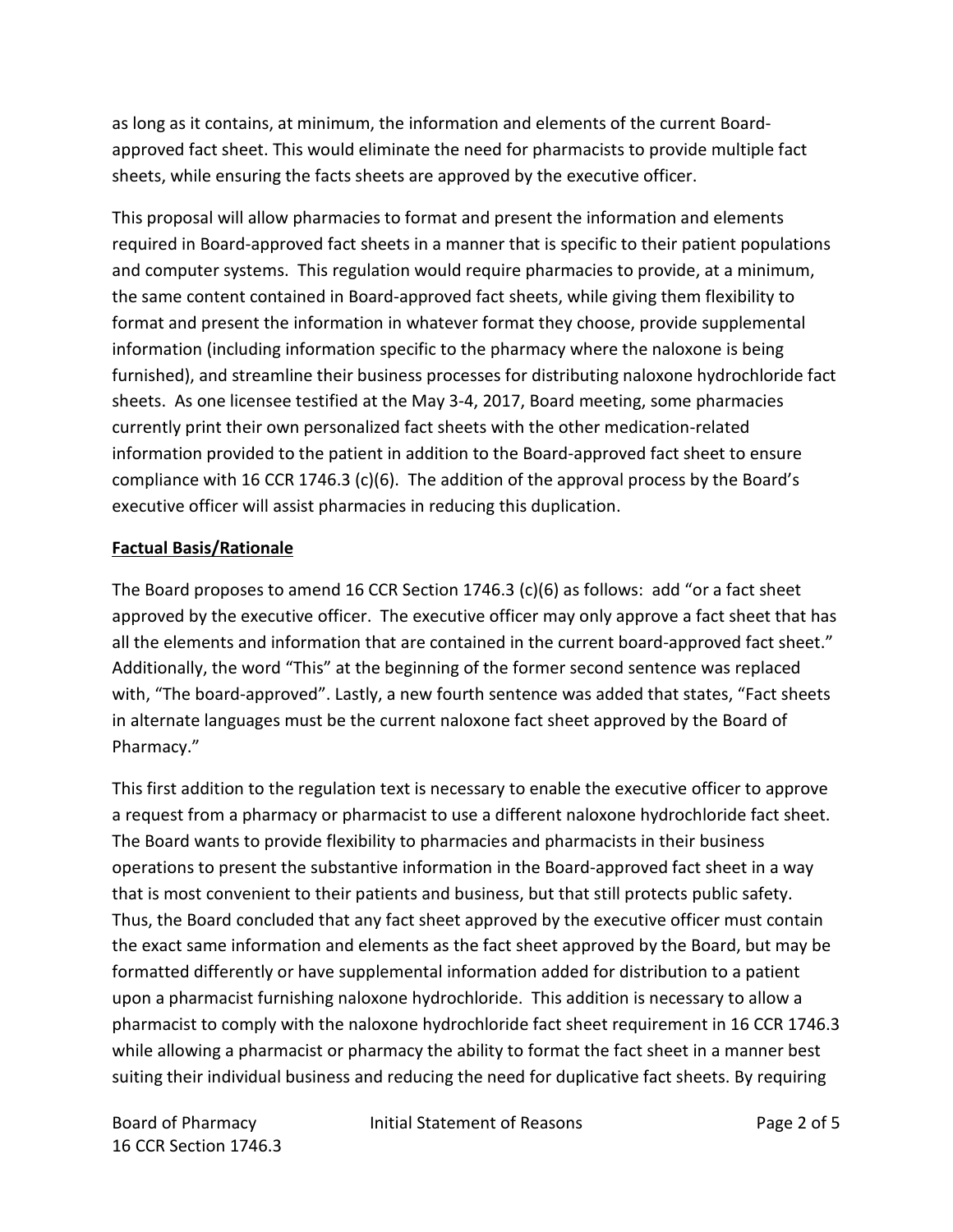the executive officer to approve the fact sheet, it will ensure that the public is still protected by requiring any fact sheet provided has the same information and elements that the Board has determined is necessary under these circumstances. However, it does also provide flexibility to licensees who would like to provide the information in a different way, or for a chain of pharmacies that may have additional requirements from other states or need additional information on the fact sheets due to the various locations of pharmacies.

The deletion of "This" and the addition of "The Board-approved" is necessary to explain that only the Board-approved fact sheet will be made available in alternative languages on the Board's website. Since the proposed rule would allow alternatives to the Board-approved fact sheet, the Board wants to clarify that only its fact sheet needs to be on its website.

Similarly, the Board determined that the executive officer should not approve alternative fact sheets that are in languages other than English. Pharmacists furnishing naloxone pursuant to BPC 4052.01 in an alternate language must use the Board-approved fact sheet available on the Board's website. This ensures that the Board has control over the translation of the fact sheet to ensure accuracy and consistency of translation. Currently, the Board does not have the resources for the executive officer to be able to approve fact sheets that are not in English.

## **Anticipated Benefits of Proposal**

This proposal will authorize the Board's executive officer to approve alternative naloxone hydrochloride fact sheets as long as they contain the same elements and information required in the Board-approved fact sheet. These fact sheets may be developed and submitted by individual pharmacies for approval and therefore they can be formatted in a different manner or contain additional information than the Board-approved fact sheet. Allowing the Board's executive officer the authority to approve such fact sheets, will allow pharmacies to streamline their work processes by eliminating the need to furnish more than one fact sheet at the time naloxone hydrochloride is furnished. Additionally, this will allow pharmacies to format and present the same subject matter for their specific patient populations. The proposal will also ensure that patients receive fact sheets that contain the information required by the Board.

## **Underlying Data:**

- 1. Relevant Meeting Materials and Minutes from Board of Pharmacy's Communication and Public Education Committee Meeting held March 23, 2017.
- 2. Relevant Meeting Materials and Minutes from Board of Pharmacy Meeting held May 3- 4, 2017.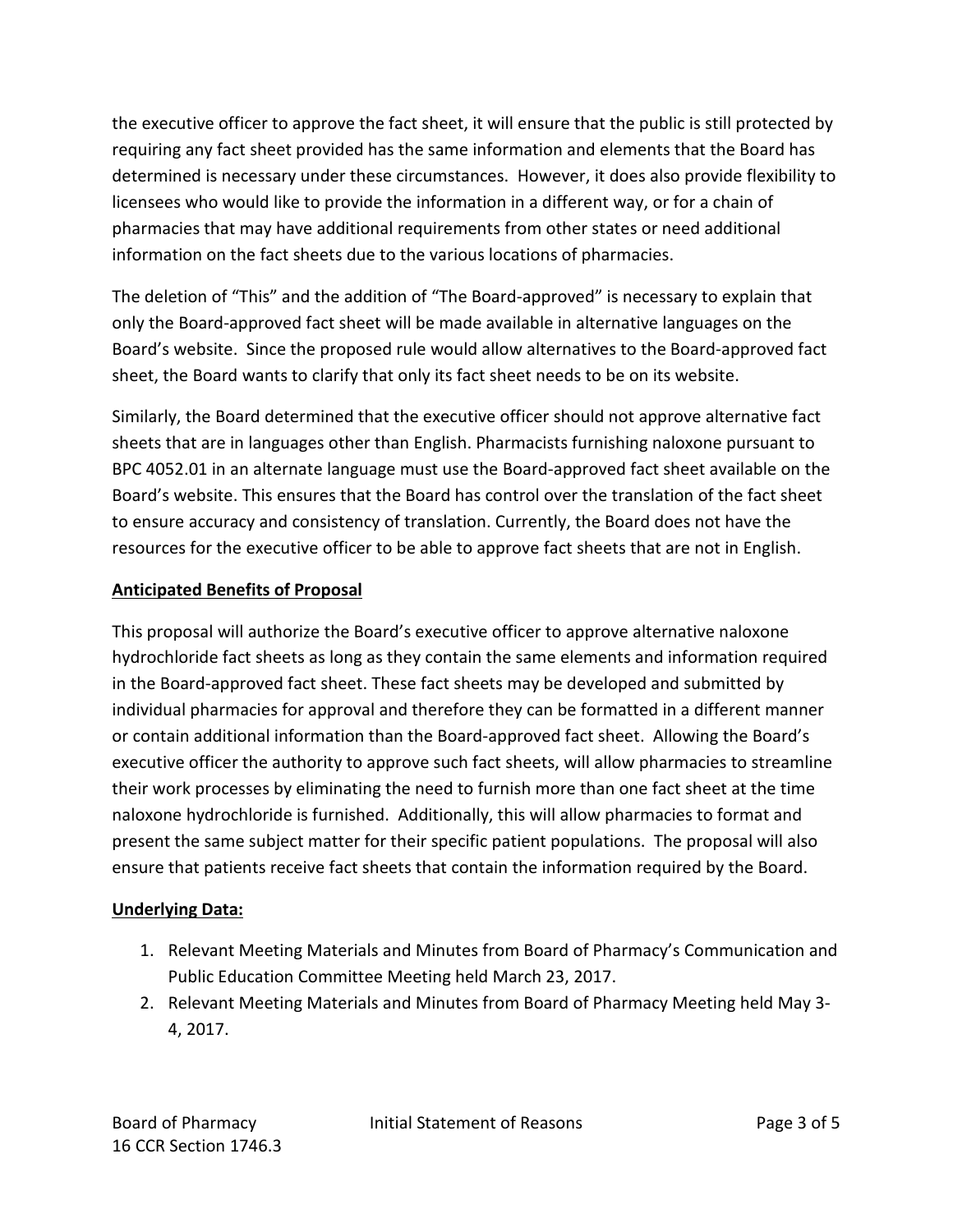- 3. Relevant Meeting Materials and Minutes from Board of Pharmacy Meeting held March 27, 2018.
- 4. License Type Totals for the California State Board of Pharmacy (Updated 9/1/17)

# **Business Impact**

This regulation will not have a significant adverse economic impact on businesses. This initial determination is based on the fact that the proposed regulation does not impose an additional requirement on businesses. Pursuant to 16 CCR 1746.3, pharmacists are currently required to provide a Board-approved fact sheet upon furnishing of naloxone hydrochloride to a patient. The proposed regulation may assist pharmacy licensees in streamlining the delivery of the naloxone hydrochloride fact sheet required to be distributed at time of furnishing naloxone hydrochloride to a patient. However, there are no additional requirements for businesses.

# **Economic Impact Assessment Results:**

This regulatory proposal will have the following effects:

- It will not create or eliminate jobs in the State of California because pursuant to 16 CCR 1746.3, pharmacists are currently required to provide the Board-approved naloxone hydrochloride fact sheet upon furnishing naloxone hydrochloride to a patient.
- It will not create new businesses or eliminate existing businesses within California because pursuant to 16 CCR 1746.3, pharmacists are currently required to provide the Board-approved naloxone hydrochloride fact sheet upon furnishing naloxone hydrochloride to a patient.
- It would not affect the expansion of businesses currently operating in California because pursuant to 16 CCR 1746.3, pharmacists are currently required to provide the Boardapproved naloxone hydrochloride fact sheet upon furnishing naloxone hydrochloride to a patient.
- This regulatory proposal benefits the health and welfare of California residents because it would allow pharmacies licensed by the Board to format the naloxone hydrochloride fact sheet in a manner that assists their patient population which may increase the patient's review and familiarity of the information regarding naloxone hydrochloride while maintaining the required elements of the fact sheet specified in 16 CCR 1746.3.
- This regulatory proposal will have no impact worker safety. It does not involve worker safety.
- This regulatory proposal may impact the state's environment by reducing paper waste from one fact sheet being printed rather than two fact sheets being printed.